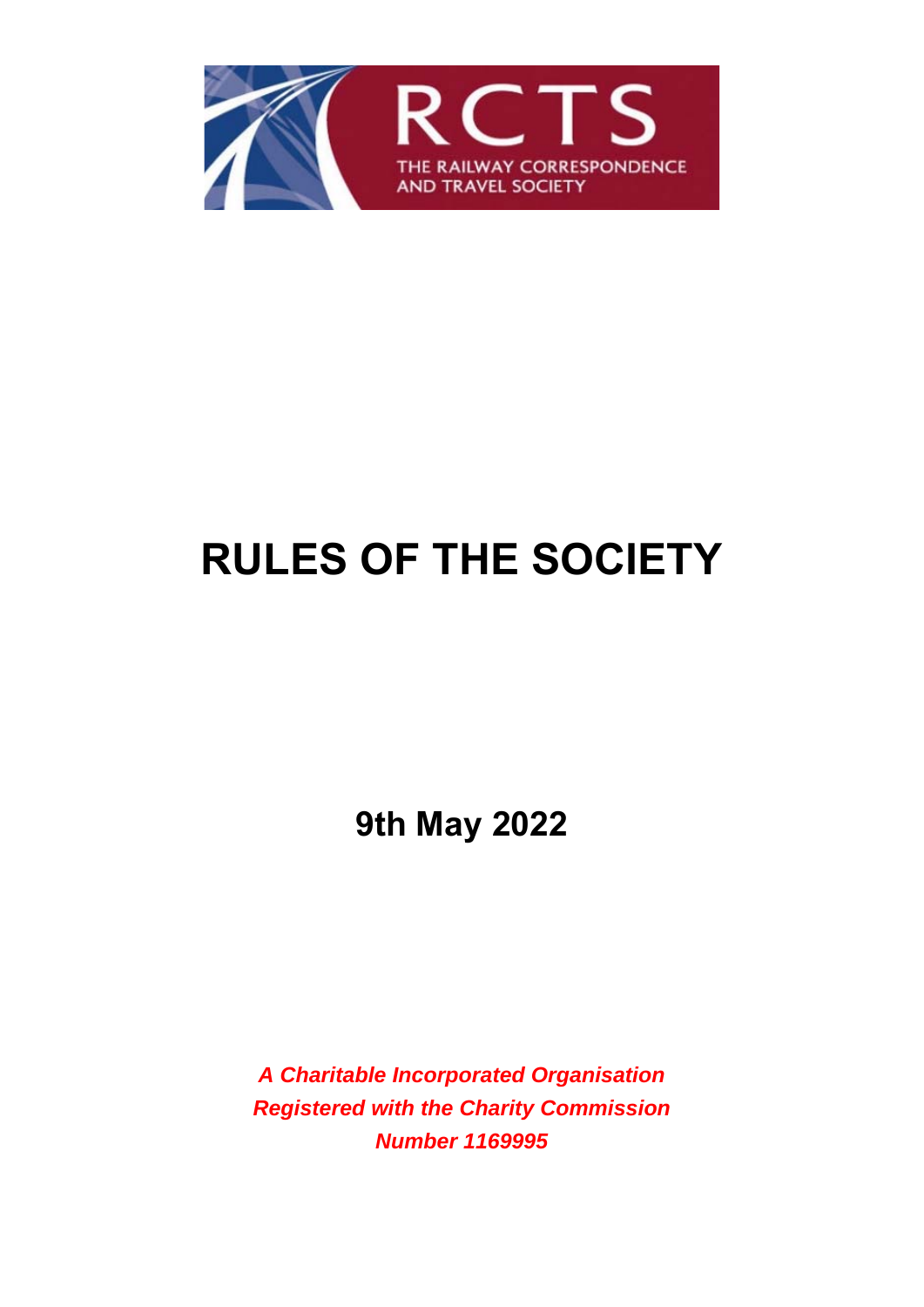## **1. RULES OF THE SOCIETY – INTERPRETATION, AUTHORITY AND COMMENCEMENT**

a) The following words and phrases shall have the following meanings:

 "AGM" (Annual General Meeting) means the Annual General Meeting of the Society, usually held in April of each year in accordance with the provisions of the Constitution.

 "BoT" (Board of Trustees) means the governing body of the Society, as more particularly described in Rule 2 below.

"Trustee" shall be a Charity Trustee with the meaning assigned to it under the Constitution.

 "Constitution" means the constitution of the Society adopted at the Society's AGM held on 16th April 2016 and any amendments thereto and which came into effect from 2nd November 2016.

 "National Officers" means those persons appointed either to the BoT by the Society members or to a national Group by the BoT, as more particularly described in Rule 4 below.

"Rules" means these rules and any amendments hereto.

"Society" means The Railway Correspondence and Travel Society (RCTS).

"RO" (The Railway Observer) means the monthly magazine published by the Society.

- **b)** These Rules were first adopted by at least 75% of the Society's members present and voting at the AGM in Coventry on 16th April 2016 and have been amended by at least 75% of the Society's members present and voting at subsequent Society AGMs. This version took effect from the date shown at the end of these Rules.
- **c)** These Rules will be subordinate to the Constitution of the Society, which became a Charitable Incorporated Organisation (CIO) from 2nd November 2016, and these Rules shall supplement but not replace any of the provisions of the Constitution. In the event of a conflict between the Rules and the Constitution, then the Constitution shall prevail.
- **d)** In accordance with Clause 26 of the Constitution, the Trustees made a rule that changes to these Rules can only be made at an AGM, or Extraordinary General Meeting (EGM), of the Society held in accordance with the provisions of Rule 11 below.

## **2. BOARD OF TRUSTEES**

- **a)** The BoT (appointed by members attending the AGM) shall consist of a maximum of twelve members, of whom one shall be the Chairman, one shall be the Branch Liaison Officer, four shall be the Secretary, Treasurer, Commercial Officer and Development Officer (each of whom will be the Leader respectively of the Administration Group, Finance Group, Commercial Group and Strategy Group as described in Rule 4 below) and the remainder shall be other members of the Society.
- **b)** To satisfy the requirements of Clauses 11(4) and 19(2) of the Constitution, the Trustees determined that the Society Chairman, when elected under Rule 2a above, shall chair its meetings, unless temporarily replaced either by the Deputy Chairman (see Rule 4a below) as first choice or by another Trustee with the agreement of those Trustees present and forming a quorum (see Rule 2e below).
- **c)** Each appointed member of the BoT shall remain members of the Board for a period not exceeding three years but may seek re-appointment at the AGM of the Society immediately before the termination of that period of office. The retirement of members of the BoT shall be by rotation, in accordance with the provisions of the Constitution.
- **d)** Under the provisions of Clause 13 of the Constitution, the BoT shall have the powers to co-opt members to fill any vacancy on the BoT. The Trustees made a rule that the co-opted members will serve on the BoT until one month after the next AGM, unless elected at the immediately preceding AGM to complete the term of office for the previously named occupant of that position should that term continue beyond one month after the next AGM.
- **e)** Not less than seven days' notice shall be given of any meeting of the BoT and four shall form a quorum.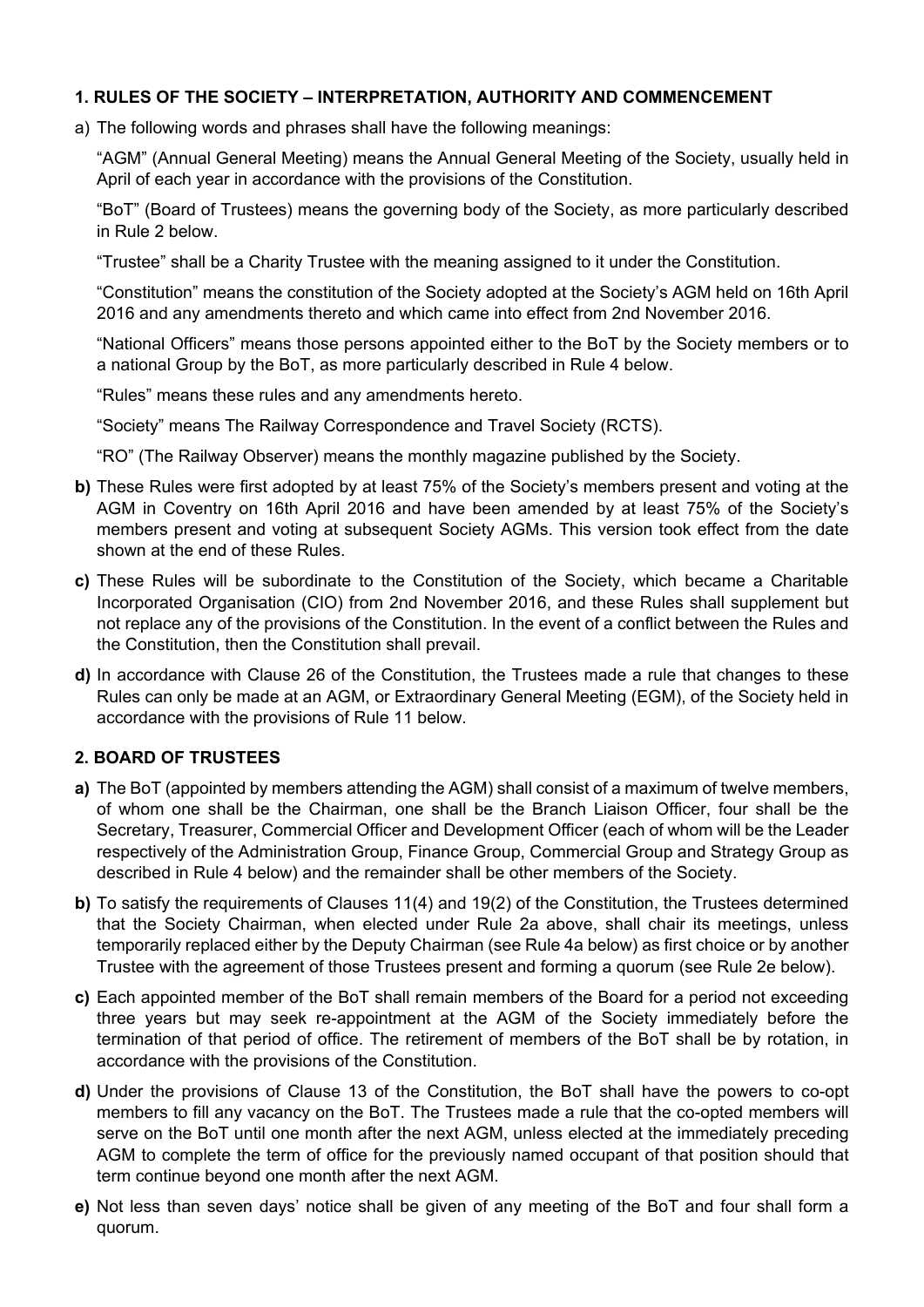- **f)** The BoT will meet at least three times in each year.
- **g)** Only with the full agreement of all Trustees of the CIO, meetings of the BoT may be conducted through the medium of electronic communication, provided that all members plus the Minutes Taker (see Rule 4b below), are able to participate in using this methodology. Minutes must be recorded of decisions reached.
- **h)** The BoT shall determine and manage the Society's policy and shall direct the creation and maintenance of a Risk Register covering all planned activities undertaken in the name of the Society.
- **i)** The BoT's decision in all matters affecting the Society shall be final.

#### **3. FORMATION AND RUNNING OF BRANCHES**

- **a)** The Society shall have the power to form and support the continued running of local branches.
- **b)** Each branch shall be administered by a committee, who shall be members of the Society, comprising as a minimum a Chairman, Secretary, Treasurer and ideally one other member, elected annually from amongst its members.
- **c)** Each branch committee shall conduct itself in accordance with the guidelines issued by the Society's Branch Liaison Officer (see Rule 4 below), usually via the medium of a document referred to as the "Officers Handbook".
- **d)** A branch committee shall meet at least three times in each year (one of which must be an AGM) and minutes shall be recorded of its deliberations at all meetings. These meetings may be conducted through the medium of electronic communication. The branch AGM should be a face-to-face meeting unless it is not possible to hold a physical meeting.
- **e)** A branch committee has the authority to arrange indoor and outdoor meetings, to represent the Society at appropriate functions and to raise funds, to within any limit set by the BoT, for the furtherance of the charitable objectives of the Society.
- **f)** All branch activities should be risk assessed (with the conclusions documented) in accordance with the guidelines in the Officers Handbook.
- **g)** For its regular venue, a branch must not enter into a contract which contains onerous clauses that might invalidate the Society's insurance policy. The branch must consult with the BoT whenever there is any doubt before signing a commercial agreement with the proprietors of the venue.
- **h)** Any member may partake of facilities provided by any branch on payment of any local fees or charges, subject to any restriction on the size of parties imposed by the various authorities, although, if necessary, first consideration will be given to members of the organising branch.

## **4. ROLES OF NATIONAL OFFICERS, GROUP LEADERS & OTHER OFFICERS**

**a)** The responsibilities of the Society's Chairman, Secretary and Treasurer are as follows:

**i) Society Chairman** – Chair meetings of the BoT, AGM and Officers' Conference, coordinate the appointment to BoT vacancies and other national Society sub-committee vacancies and ensure the efficient running of the Society.

 **ii) Society Secretary** – manage the general administration of the Society including leadership of the Administration Group (see Rule 4b(i) below).

**iii) Society Treasurer** – manage the financial affairs of the Society, as authorised by the BoT, and lead the Financial Group (see Rule 4b(ii) below).

 Trustee functions and duties are determined in Clause 12(1) of the Constitution. There will also be a Deputy Chairman, chosen from amongst the other BoT members to assist and deputise for the Society Chairman in accordance with Rule 2b above, when necessary.

**b)** Under the provisions of Clause 18(2) of the Constitution, the Trustees have directed that day-to-day management of the Society's affairs will be delegated to four national Groups, whose respective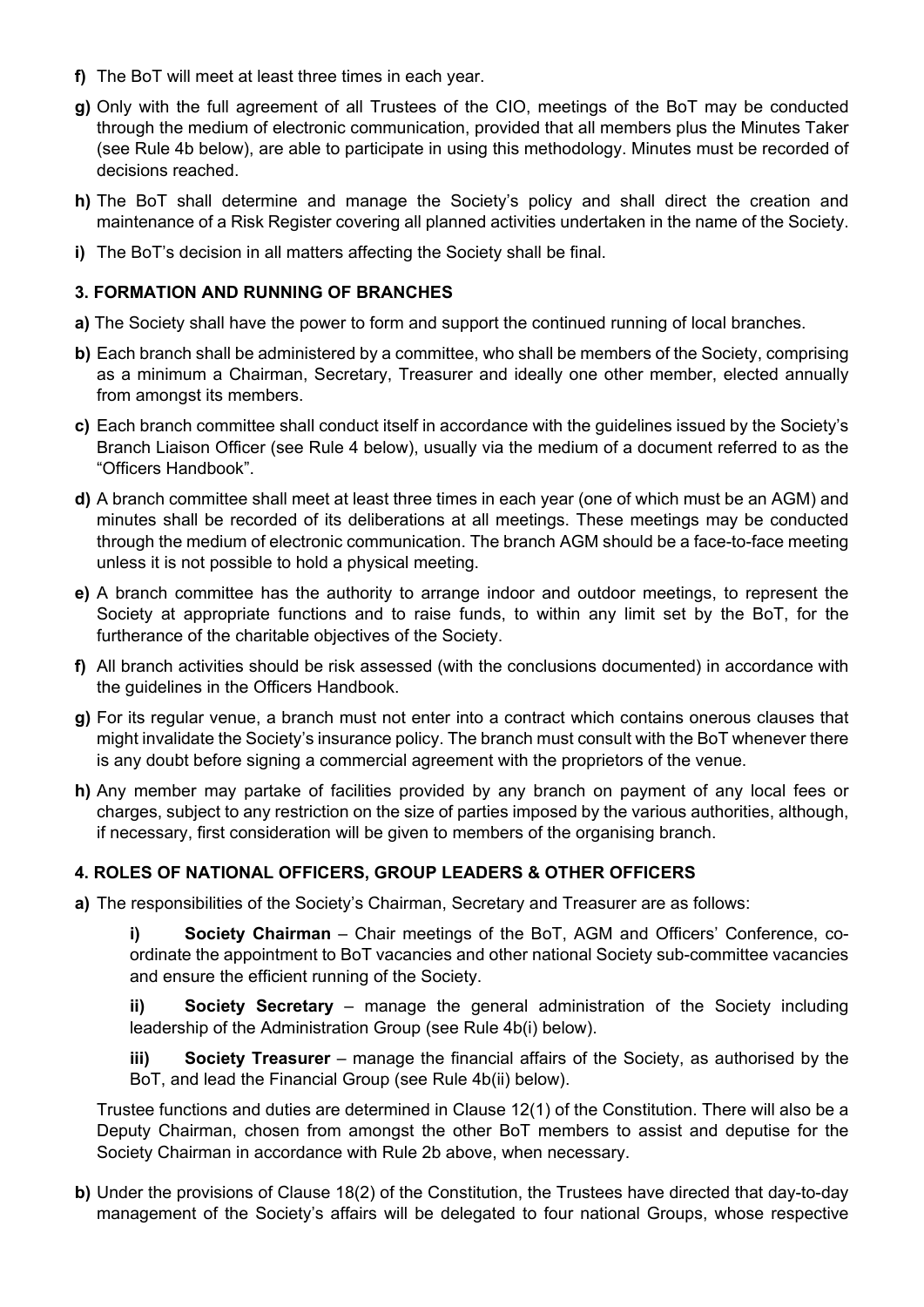Leaders will be members of the BoT. They shall represent the other officers in each Group (as listed below) who will be appointed by the BoT and whose responsibilities are as follows:

## **i) Administration Group:**

*Society Secretary* – see above. Leader of this Group.

 *Minute Taker* – to attend all BoT meetings, but without voting rights, to record and document the BoT's deliberations and decisions.

 *Branch Liaison Officer* – manage the working with and facilitating communication between the BoT and the branches and to ensure the smooth running of the Regional Meetings and the Officers' Conference.

 *Membership Officer* – manage the maintenance of the Society's records of current and past members.

#### **ii) Financial Group:**

*Society Treasurer* – see above. Leader of this Group.

 *Assistant Treasurer (Branch Finances).* 

 *Assistant Treasurer (Renewals).* 

 *Assistant Treasurer (New Members).* 

 *Assistant Treasurer (Commercial)*, who will also be a member of the Commercial Group (see below).

**iii) Commercial Group:** This group will select a Leader from amongst the following officers to be the Commercial Officer.

*Publications Officer* – manage the production of Society publications.

 *Digital Officer* – manage maintenance and development of the Society's website.

 *Managing Editor* – manage the production of the *RO* and its supplements.

 *Chief Archivist* – coordinate, promote and be responsible for the archive / library and photographic archive facilities.

 *Assistant Treasurer (Commercial)*, who will also be a member of the Financial Group (see above).

#### **iv) Strategy Group:**

*Development Officer* – Leader of this Group.

 *Strategic Planning Officer* – will assist the Development Officer and deputise when necessary.

 *Exhibitions & Events Officer*.

 *Publicity Officer*.

 Long-term planning of individual special Society events (e.g. the Annual Members' Weekend, the Society's 100th anniversary, etc.) will be the responsibility of this Group and additional members of the Society may be invited to serve on this Group, subject to the approval of the BoT, to help manage these activities.

- **c)** How each Group is managed shall be determined by its Leader. Progress reports will be submitted whenever necessary to the BoT.
- **d)** The Society Chairman cannot lead one of the four national Groups but can serve on any of them in one of the other designated capacities shown above, other than the role of Minute Taker, provided there is no conflict with the primary role of Society Chairman.
- **e)** The Leader of one of the four national Groups cannot lead another of these Groups but can serve on any of them in one of the other designated capacities shown above, other than the role of Minute Taker.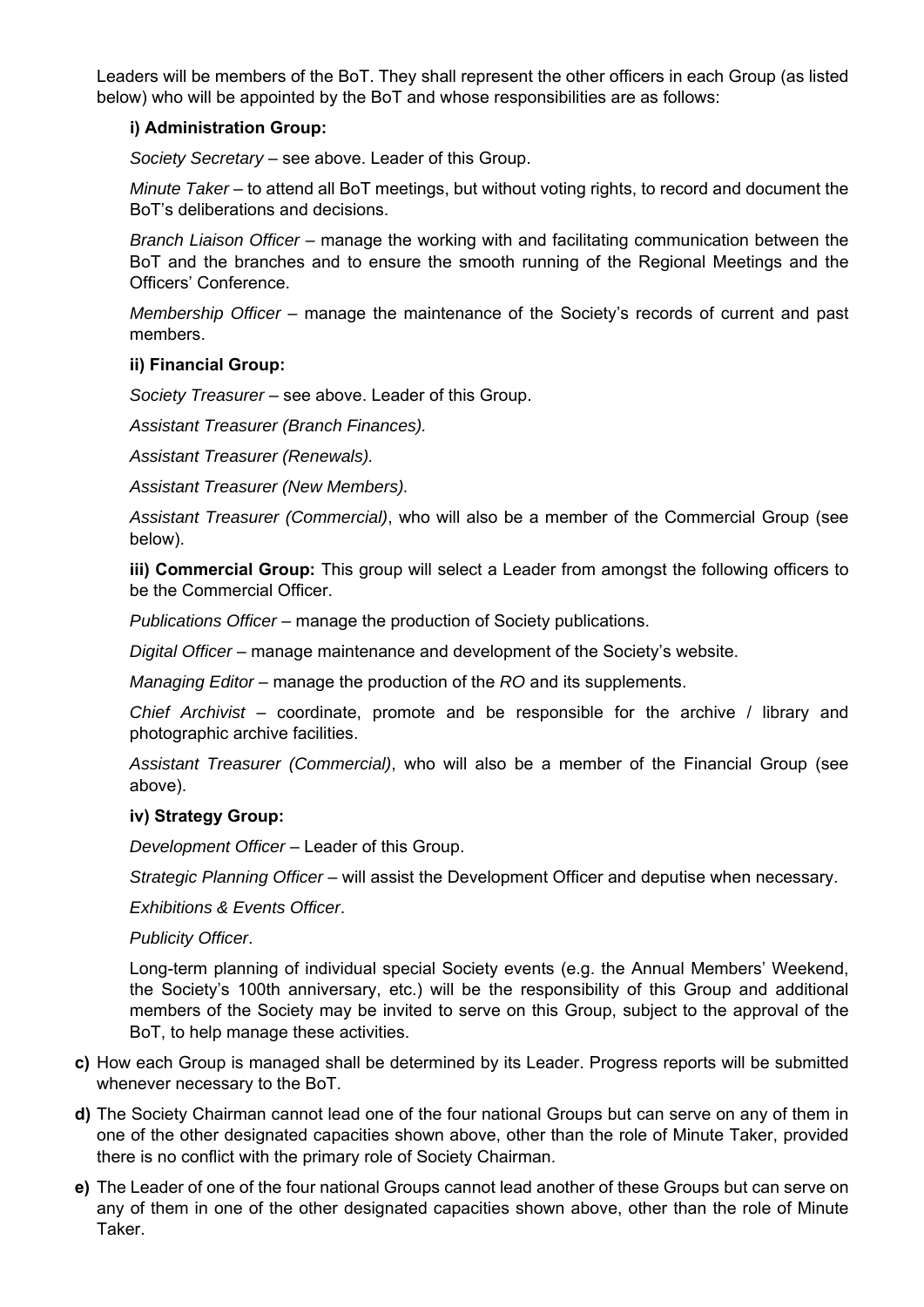- **f)** Any BoT member who is not the Society Chairman nor a Leader of one of the four national Groups can serve on any of these Groups in one of the other designated capacities shown above, other than the role of Minute Taker.
- **g)** From time to time the BoT may approve the appointment of other officers of the Society. This will include the President (who shall be invited to serve for a term determined by the BoT) and Vice Presidents (who shall usually be invited to serve for life); such officers will not be members of the BoT but may be invited to attend its meetings on occasion.

## **5. FINANCE**

- **a)** The national finances of the Society shall be controlled by the BoT.
- **b)** Reasonable expenses disbursed on behalf of the Society may be reclaimed on application to the Treasurer.
- **c)** Accounts are kept by the Treasurer of all monies received and expended by the Society and a complete examined financial statement (excluding, however, the separate accounts of Branch-level income and expenditure) shall be presented to the AGM for the approval of those Society members present.
- **d)** At each AGM, the appointment of Independent Examiners to examine the financial statement (as described in Rule 5c above) for the current financial year shall be approved by a majority of those Society members present.

## **6. MEMBERSHIP**

- **a)** Applicants for admission to the Society must be at least sixteen years of age.
- **b)** Application for membership must be made on the appropriate form, obtainable from the Society Secretary, Membership Officer or Branch Secretary or can be made on-line via the Society's website in accordance with the instructions contained therein.
- **c)** Members (apart from a life member) shall contribute a combined membership and magazine fee at rates and intervals to be determined by the BoT.
- **d)** A former member whose membership has lapsed may not use any reduced-price membership offer to rejoin the Society until a period of twelve months has elapsed since their membership of the Society ceased.
- **e)** Life membership shall be available to anyone over the age of 50 on 1st January in the year of commencement, at a cost to be determined by the BoT. Evidence of age will be required.
- **f)** The BoT shall have the power to present any member with Honorary Life Membership of the Society (meaning that the person concerned is not required to pay the annual membership and magazine fee) in recognition of exceptionally meritorious service to the Society.
- **g)** A member who feels he or she has a grievance against another member, a Branch Committee or an Officer of the Society may appeal in confidence to the BoT which shall consider the complaint and any supporting evidence in an appropriate manner. Only by the agreement of both parties to the complaint shall the result of any investigation be made known to other members.

## **7. CHANGE OF ADDRESS**

Any change of address, other than temporary changes, must be notified in writing to the Membership Officer.

## **8. MISUSE OF THE NAME OF THE SOCIETY**

No member shall use the name of the Society either to gain private advantage or to the detriment of the Society in general. Any breach of this rule will be dealt with within the terms of the Constitution and these Rules.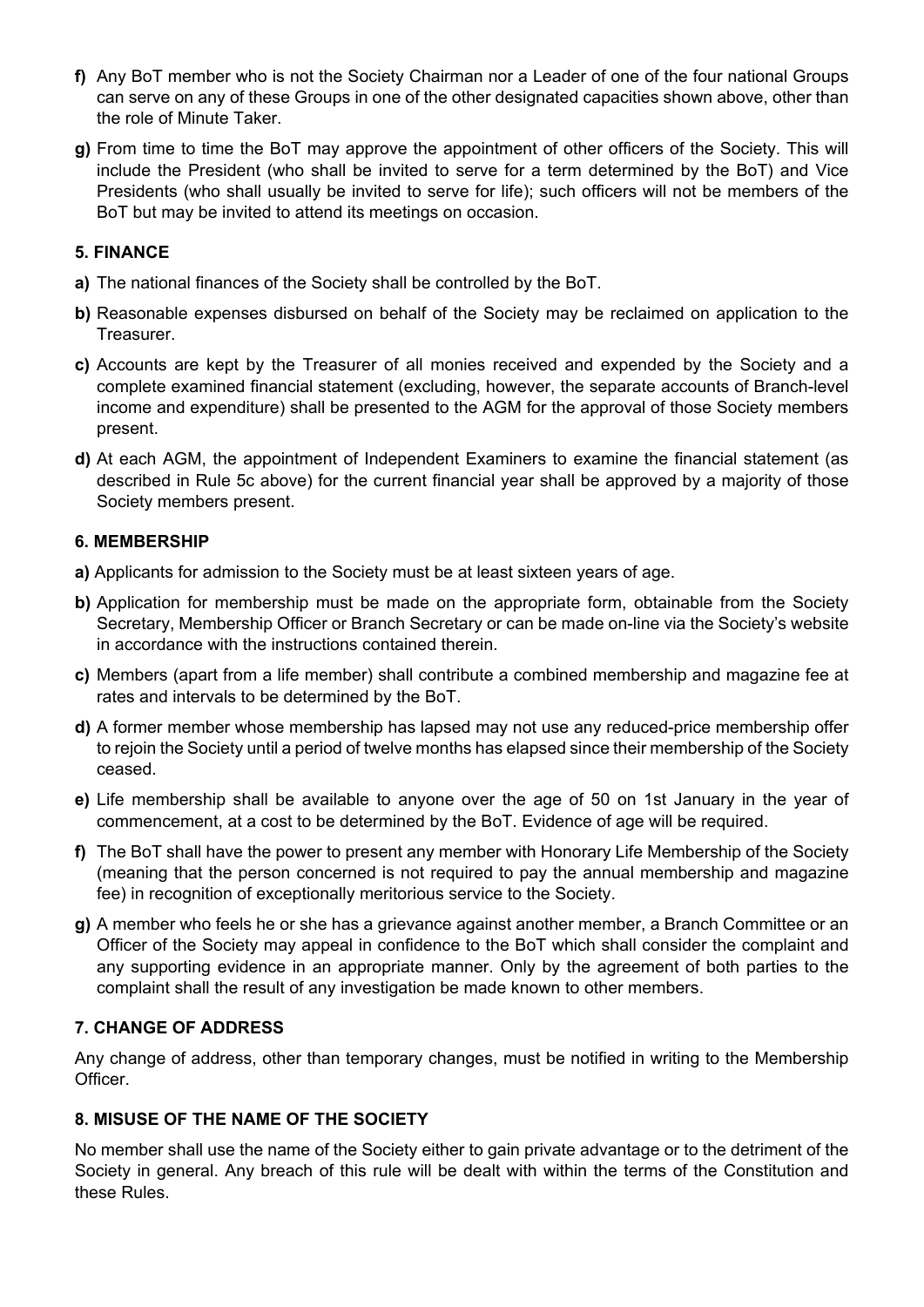## **9. VISITS**

During all Society visits, members and visitors shall abide by the requirements (as advised) of appropriate safety legislation and must obey the directions given by leaders of the party and by any appointed guide or representative(s) of the authority granting the visit. Failure to behave in a safe fashion or obey these instructions will lead to a report being placed before the BoT, which may result in expulsion of the member concerned, with forfeiture of membership.

## **10. SOCIETY COPYRIGHT**

- **a)** *The Railway Observer* is the monthly magazine of the Society. Original information published in the *RO* is copyright and for the private use of members. Reproduction therefrom is forbidden except with the written consent of the Managing Editor on behalf of the BoT.
- **b)** Original information published in all other RCTS publications is copyright. Reproduction therefrom is forbidden except with the written consent of the Publications Officer on behalf of the BoT.
- **c)** Information published on the Society's website is copyright and, in certain places which are indicated, is for the private use of members.
- **d)** All the material within the Photographic Archive is copyright.

## **11. ALTERATION OF RULES**

In accordance with Clause 26 of the Constitution, the Trustees made a rule that these Rules of the Society shall not be altered, added to or deleted from, except in the following manner:

- **a)** Notice of any proposed new or amended rule (which must not contradict the Constitution) shall be given, in writing, to the Secretary not later than 90 days prior to the advertised date of the next AGM.
- **b)** The text of any proposed new or amended rule shall be published in the Agenda of the AGM and also in the issue of the *RO* for the month prior to that in which the AGM is to be held.
- **c)** The rule shall be proposed at the AGM of the Society and must be adopted by at least 75% of those present and voting.
- **d)** If the proposed rule has not been passed in accordance with Rule 11c above, then either the meeting, by a simple majority, or the BoT, may require that it be put to a ballot of all members before it shall take effect. This ballot shall be carried out in such a manner as the BoT may determine and a simple majority of those voting shall be necessary to pass the resolution. The result must be announced as soon as possible after the date of the meeting at which the resolution was passed.
- **e)** A new rule, adopted as above, shall take effect from one month after the date of the AGM unless a ballot is required as in Rule 11d above when it shall take effect from one month after the announcement of the result of the ballot.
- **f)** When exceptional circumstances outwith the control of the Society require the date(s) of these events to be changed from those normally applicable, any new rule or amendment thereto shall take effect from one month after the date of the relevant AGM, or ballot, provided they have otherwise been passed in accordance with the provisions of Rules 1a to 1e above.

## **12. GENERAL**

- **a)** The Membership and Administrative Year of the Society is from 1st January in each year to the following 31st December inclusive.
- **b)** The date when decisions taken at the AGM shall be implemented, including the appointment or reappointment of members of the BoT, will be one month after that AGM or one month after any subsequent ballot taken in accordance with Rule 11d above.
- **c)** With the exception of the Treasurer's report, which shall be the financial statement for the year ending 31st October of the previous calendar year, reports from Society Officers to be presented at an AGM shall be for the full calendar year prior to the one in which this meeting is being held.